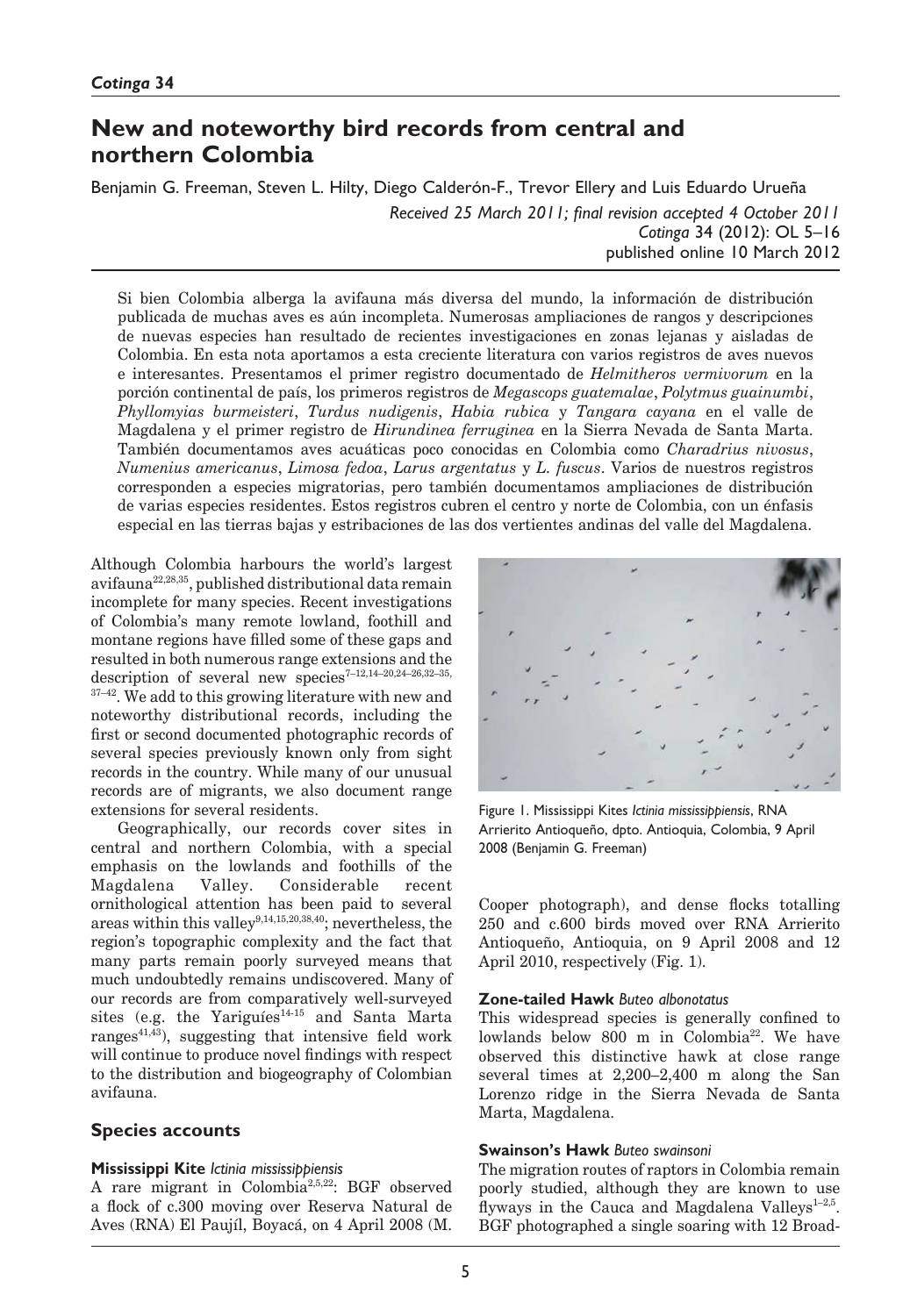winged Hawks *Buteo platypterus* at RNA Arrierito Antioqueño, Antioquia, on 14 March 2009. TE photographed c.3,000 individuals over Bellavista Reserve, near La Victoria, Caldas, on 26–29 October 2009, with flocks numbering up to 700 birds. BGF photographed c.350 *B. swainsoni* soaring with over 500 *B. platypterus* at Laguna el Hato, near Mariquita, Tolima, on 19 March 2010. All of these birds were initially found perched in trees during a brief rainstorm at 16h00, following which they left, gaining altitude and eventually gliding north-west. SLH & LEU observed even larger numbers at the same site on 24 March 2009, when c.10,000 Swainson's Hawks passed over Laguna el Hato between 16h30 and 17h30 (SLH photograph). They passed steadily overhead, gliding north, with 100 to 1,000+ birds visible at any one time. While migrant Swainson's Hawks pass the Cauca Valley<sup>5</sup> and both sides of the Magdalena Valley<sup>1</sup>, our Laguna el Hato and La Victoria records suggest that the east slope of the Central Andes lies on a major migratory pathway in both spring and autumn.

# **Cooper's Hawk** *Accipiter cooperi*

Very rare in Colombia, where it is known only from a single old record (also in February)<sup>22</sup>. BGF observed this migrant in good light for 20 seconds, at 2,600 m on the San Lorenzo Ridge, Sierra Nevada de Santa Marta, Magdalena, on 11 February 2010. It was identified by its relatively large size, slate-blue back and densely rufousbarred underparts.

#### **Barred Forest Falcon** *Micrastur ruficollis*

We present the first records from the east slope of the Central Andes<sup>22</sup>, where one was observed in a small patch of secondary forest at 1,700 m near Líbano, Tolima, on 26 January 2009 (LEU sound-recording; Fig. 2). We subsequently found the species at this location on eight occasions in 2009–10. Furthermore, TE has recorded this species at the nearby RNA Ranita Dorada, Tolima.

# **Snowy Plover** *Charadrius nivosus*

BGF & A. M. Class observed one at Los Flamencos National Park, Camarones, Guajira, on 7 February 2010 (Fig. 3), while TE observed one at the same site on 16 March 2010. These are apparently the first confirmed Colombian records, although there are several previous sight records for the Caribbean  $\text{const}^{22,36}$ .

#### **Long-billed Curlew** *Numenius americanus*

SLH photographed one at Los Flamencos National Park, Camarones, Guajira, on 24 February 2010 (Fig. 4), and observed another on 16 February 2011. There is only one previously published photographic record for the country, also from Guajira<sup>13</sup>.



Figure 2. Barred Forest Falcon *Micrastur ruficollis*, Líbano, dpto. Tolima, Colombia, 27 January 2009 (Benjamin G. Freeman)



Figure 3. Snowy Plover *Charadrius nivosus*, Camarones, dpto. Guajira, Colombia, 7 February 2010 (Alexandra M. Class)



Figure 4. Long-billed Curlew *Numenius americanus*, Camarones, dpto. Guajira, Colombia, 24 February 2010 (Steven L. Hilty)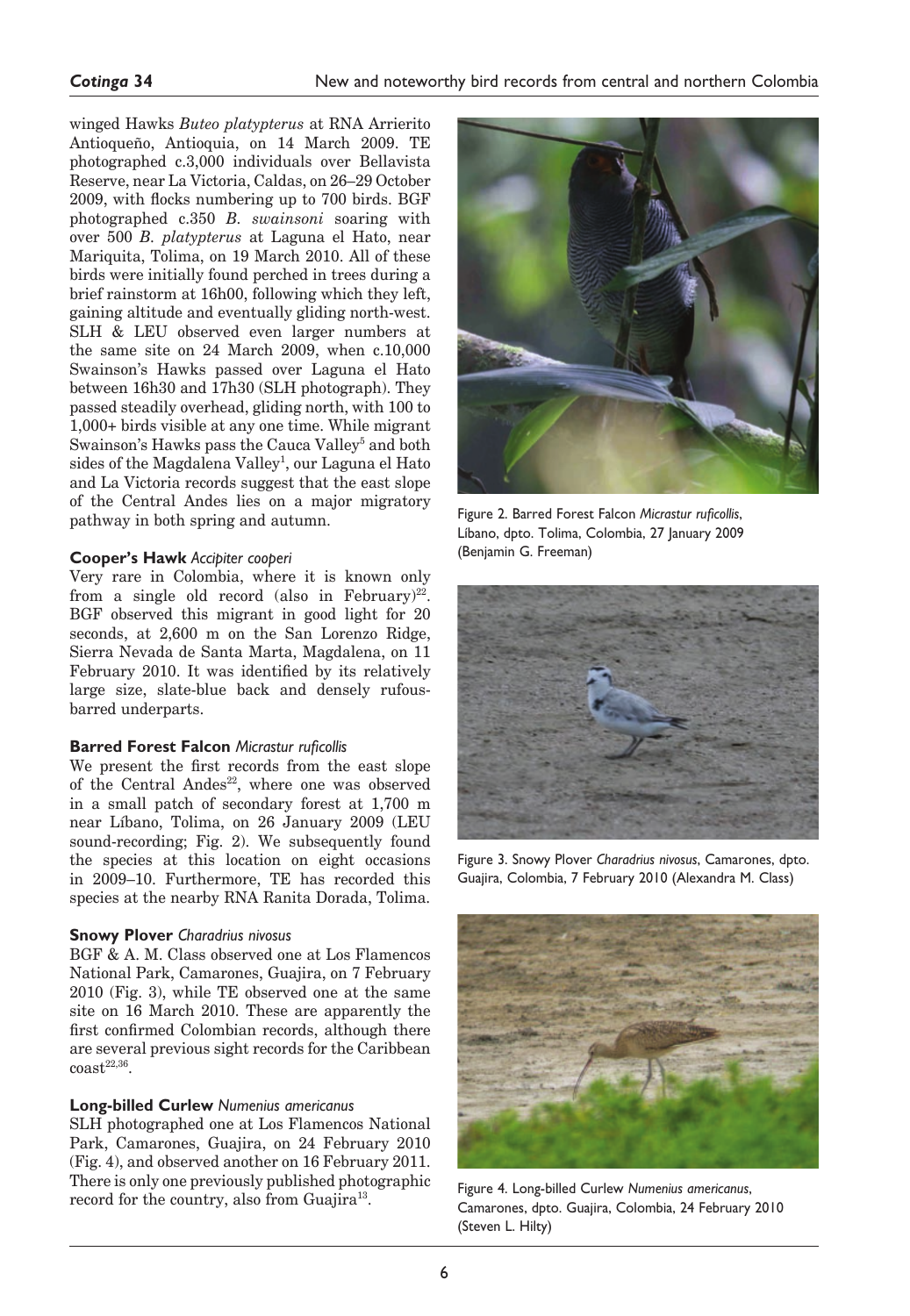

Figure 5. Marbled Godwit *Limosa fedoa*, Camarones, dpto. Guajira, Colombia, 12 July 2010 (Steven L. Hilty)



Figure 6. Two Lesser Black-backed Gulls *Larus fuscus*, with Royal Terns *Sterna maxima*, Whimbrel *Numenius phaeopus*  and Laughing Gull *Larus atricilla*, Camarones, dpto. Guajira, Colombia, 16 February 2011 (Steven L. Hilty)



Figure 7. Chestnut-bellied Hummingbird *Amazilia castaneiventris*, Reserva Natural de Aves Reinita Cielo Azul, dpto. Santander, Colombia, 16 February 2009 (Benjamin G. Freeman)

# **Marbled Godwit** *Limosa fedoa*

SLH observed singles (perhaps the same individual) of this rare Neotropical migrant on 7 February 2010 and 12 July 2010 at Los Flamencos National Park, Camarones, Guajira (Fig. 5). This is apparently the first documented record for Colombia. The species was previously known in the country from several sight records in the Caribbean region<sup>22,36</sup>.

# **Herring Gull** *Larus argentatus*

TE photographed a single juvenile-plumaged *L. argentatus* at Camarones, Guajira, on 15 March 2010. This is perhaps only the second confirmed record for Colombia and the first confirmed record for the Caribbean coast<sup>29,32,36</sup>.

# **Lesser Black-backed Gull** *Larus fuscus*

We observed two to three individuals at Los Flamencos National Park, Camarones, Guajira, on 12 December 2009, 7 February 2010 and 15 March 2010 (TE photographs), providing further documentation of the species' presence in  $Colombia<sup>34</sup>$ . It appears to be regular in this region, at least in recent years. In addition, a probable third-winter and a non-breeding adult (plumage close to breeding condition) were present in the same area on 16 February 2011 (Fig. 6).

# **Vermiculated Screech Owl** *Megascops guatemalae centralis*

No documented records from the middle Magdalena Valley of Colombia. N. Athanas discovered it in this region on 4 February 2007, sound-recording a vocal bird at RNA El Paujíl, Boyacá (xeno-canto. org: XC10835). Subsequently, the species has been observed regularly at this site (TE photograph, SLH sound-recording) where it is uncommon and noticeably scarcer than the syntopic Tropical Screech Owl *M. choliba*. Based on song, this population pertains to the *centralis* subspecies group, sometimes considered a separate species, Chocó Screech Owl31 although retained at present within Vermiculated Screech Owl by Remsen *et al*. 30.

#### **Chestnut-bellied Hummingbird** *Amazilia castaneiventris*

This endangered species has a very small range on the western slope of the East Andes at their northern end, and in the Serranía de San Lucas<sup>3,6,7,14,15,27,38</sup>. We observed it >10 times at RNA Reinita Cielo Azul, Santander, in March 2008– April 2010 (Fig. 7). Although documented to occur there and throughout the Chucurí Valley<sup>14,15</sup>, the species' ecology and seasonal movements are poorly known27. Our observations were all made in coffee or cacao plantations at 1,200–1,400 m, usually in flowering shade trees (e.g. *Erythrina* sp., *Inga*  sp.). It was always outnumbered at flowering trees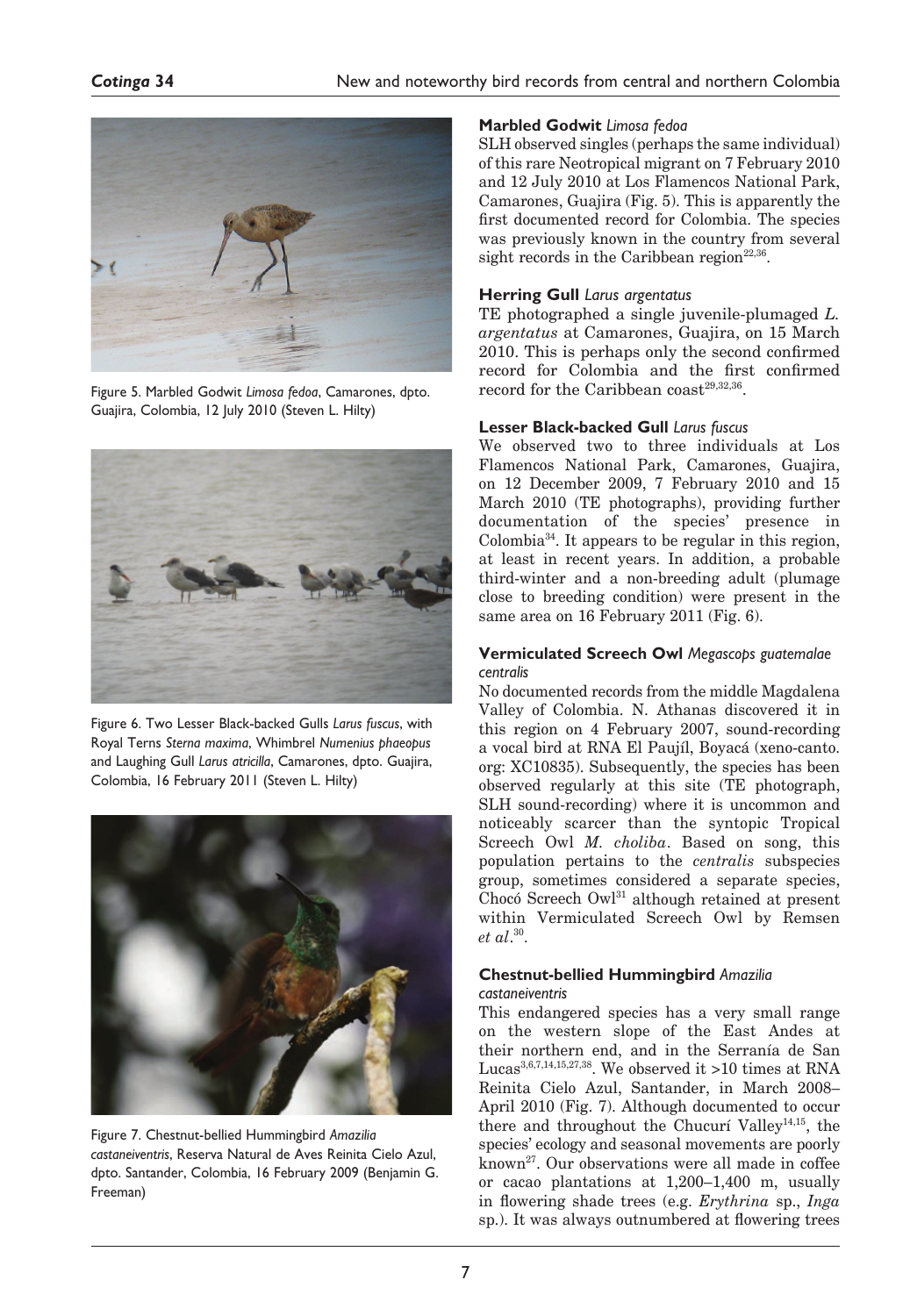by other hummingbirds, including Rufous-tailed *Amazilia tzacatl* and Indigo-capped Hummingbirds *A. cyanifrons*, and was frequently (>50% of visits) not observed despite abundant flowering trees. These observations suggest that the population at this site is small. However, on 15 February 2009, BGF observed eight *A. castaneiventris* at a large, unidentified flowering tree at the nearby RNA Pauxi pauxi, Santander, at 1,050 m (photograph). This tree attracted c.30 hummingbirds of eight species, of which *A. castaneiventris* was the most numerous, supporting suggestions that it might be locally fairly common but nomadic $3,6,7,27$ .

# **White-tailed Goldenthroat** *Polytmus guainumbi*

On 23 May 2010, DCF *et al*. observed one at Pueblo Nuevo (c.700 m), Vereda El Cauca, Ocaña, Norte de Santander. It twice visited (each time for c.15 seconds) low purple flowers in a Verbenaceaedominated garden, which also attracted Ruby-topaz Hummingbird *Chrysolampis mosquitus*, Whitevented Plumeleteer *Chalybura buffonii* and female Red-billed Emerald *Chlorostilbon gibsoni*. DCF observed these hummingbirds at a distance of 4 m and at eye level; the *Polytmus* was clearly identified by body size and shape, the comparatively long reddish decurved bill, conspicuous blackish mask behind the eye between two whitish lines, and graduated tail with whitish tips. DCF has previous experience of the species in north-east Venezuela. This is the first record from the western slope of the East Andes. We have observed other primarily cis-Andean species in this region (e.g., Scaled Piculet *Picumnus squamulatus*, Red-crowned Ant Tanager *Habia rubica* and Burnished-buff Tanager *Tangara cayana*), probably due to the presence of relatively low peaks (max. c.1,500 m) in the East Andes in this region.

# **Lesser Swallow-tailed Swift** *Panyptila cayennensis*

DCF & L. Agudelo observed one attending a nest at Cueva del Condor near Doradal, Antioquia (c.500 m) on 9 December 2010 (photographed). SLH & LEU observed a pair over RNA El Paujíl  $(c.400 \text{ m})$  on 7 February 2009, and BGF & LEU observed one over Laguna Tabacal (c.700–800 m) near La Vega, Cundinamarca, on 8 December 2008. There are few records of this distinctive species in  $Colombia<sup>22,38,40,41</sup>$ .

# **Rough-legged Tyrannulet** *Phyllomyias burmeisteri*

In Colombia, this rare tyrannulet is known only from the east slope of the East Andes<sup>22,28</sup>. Here we present the first records from the west slope of the East Andes. SLH observed a single, vocalising bird at close range near RNA Reinita Cielo Azul, Santander, at 1,400 m, on 30 March 2009 and c.20 km north of San Vicente de Chucurí, Santander, at c.750 m, on 7 June 2009. SLH is familiar with



Figure 8. Cliff Flycatcher *Hirundinea ferruginea*, Reserva Natural de Aves El Dorado, dpto. Magdalena, Colombia, 30 April 2008 (Benjamin G. Freeman)

this species and its vocalisations from numerous observations in Venezuela; the individual observed on 7 June 2009 was first detected by voice as it uttered a series of c.8 forceful buzzy, hissing notes in fairly rapid succession, which is typical of *P. burmeisteri*.

#### **Cliff Flycatcher** *Hirundinea ferruginea*

The first record for the Sierra Nevada de Santa Marta<sup>22,28</sup> involved one observed in the lodge garden at RNA El Dorado, at 1,950 m, on 1 May 2008 (Fig. 8). Although this area has been well covered by ornithologists<sup>22,41,43</sup> and is heavily visited by birding tours, we are aware of no other records from the massif. This species is also poorly known on the western slope of the East Andes, where TE photographed one at RNA Reinita Cielo Azul on 8 March 2011. It is known from nearby sites on the east slope of the Yariguíes range<sup>16</sup>, but this is apparently the first record for the reserve.

#### **Cattle Tyrant** *Machetornis rixosa*

Common in disturbed lowland habitats $22,28$  and recently found at higher elevations in Colombia<sup>44</sup>. BGF photographed this species at 3,800 m at Nevado de Ruiz, Caldas, on 27 January 2010, while DCF observed one at 2,600 m at Las Baldias Reserve, Antioquia, on 7 September 2011.

#### **Chocó Vireo** *Vireo masteri*

Discovered in 1991, *V. masteri* inhabits a small range on the western slope of the West Andes of Colombia and extreme north-west Ecuador $23,33$ . DCF observed this globally threatened species at Montezuma (Tatamá National Park), Pueblo Rico, Risaralda, at 2,100 m, on 8 September 2010, while BGF & TE observed it in very wet montane forest at 1,600–1,800 m in RNA Las Tangaras, near Carmen de Atrato, Chocó (Fig. 9), c.50 km north of Alto de Pisones, Risaralda<sup>23,33</sup>. The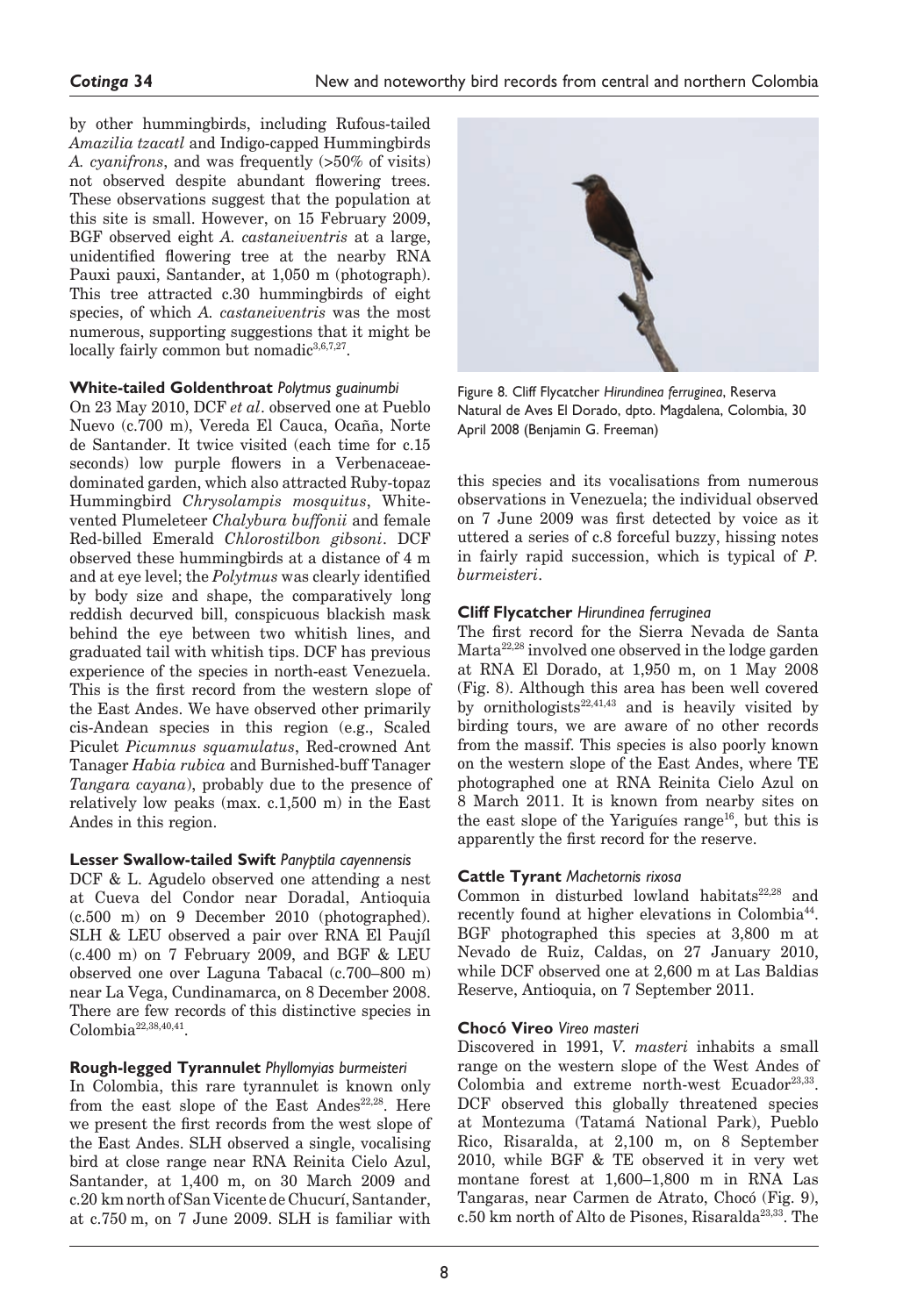

Figure 9. Chocó Vireo *Vireo masteri*, Reserva Natural de Aves Las Tangaras, dpto. Chocó, Colombia, 19 January 2010 (Benjamin G. Freeman)

species is reasonably well known at these localities (cf. recordings at xeno-canto.org by O. Cortes (XC73394) from Tatamá National Park and by P. Flores (XC753390) from RNA Las Tangaras) but its distribution is apparently patchy, and this easily overlooked canopy-dweller has not been recorded during all surveys of the Tatamá region<sup>12,19</sup>.

# **Bare-eyed Thrush** *Turdus nudigenis*

A common resident on the eastern slope of the East Andes and in the adjacent llanos lowlands $22,28$ , TE photographed one at RNA Reinita Cielo Azul, Santander, at c.1,300 m, on 23 July 2010, while LEU photographed one at the same site on 15 August 2011 (Fig. 10). These appear to be the first records from the western slope of the East Andes<sup>12</sup>, although this statement is only true under current taxonomy30, which splits *T. nudigenis* from Ecuadorian Thrush *T. maculirostris* of south-west Colombia to north-west Peru. Our records suggest that these two taxa are separated not only by the Andes, but also by habitat or ecological requirements.

# **Crested Ant Tanager** *Habia cristata*

This Colombian endemic was considered to be restricted to the West Andes<sup>22</sup>, but is now known from the west slope and north-east end of the Central Andes<sup>10</sup>. We documented the species' presence on the east slope of the Central Andes near Libano, Tolima (1,750 m; Fig. 11, LEU & TE voice recordings). TE has also observed this species at the nearby RNA Ranita Dorada, Tolima. Crested Ant Tanager is known from several sites near Ibagué, Tolima (e.g., see sound-recordings by



Figure 10. Bare-eyed Thrush *Turdus nudigenis*, Reserva Natural de Aves Reinita Cielo Azul, dpto. Santander, Colombia, 15 August 2011 (Luis Eduardo Urueña)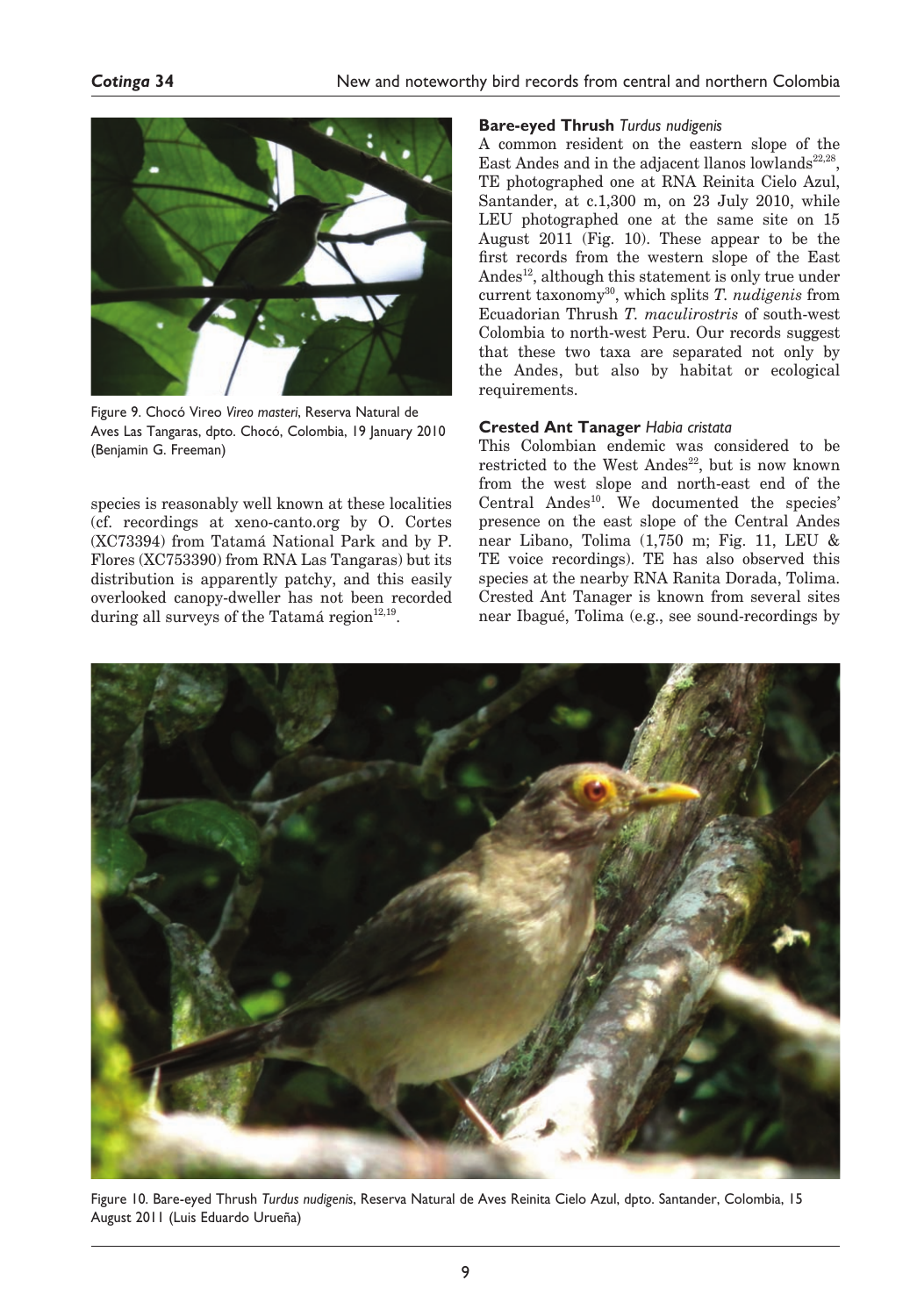

Figure 11. Crested Ant-Tanager *Habia cristata*, Líbano, dpto. Tolima, Colombia, 26 January 2009 (Benjamin G. Freeman)



Figure 12. Burnished-buff Tanager *Tangara cayana*, Reserva Natural de Aves Hormiguero de Torcoroma, dpto. Norte de Santander, Colombia, 13 February 2009 (Benjamin G. Freeman)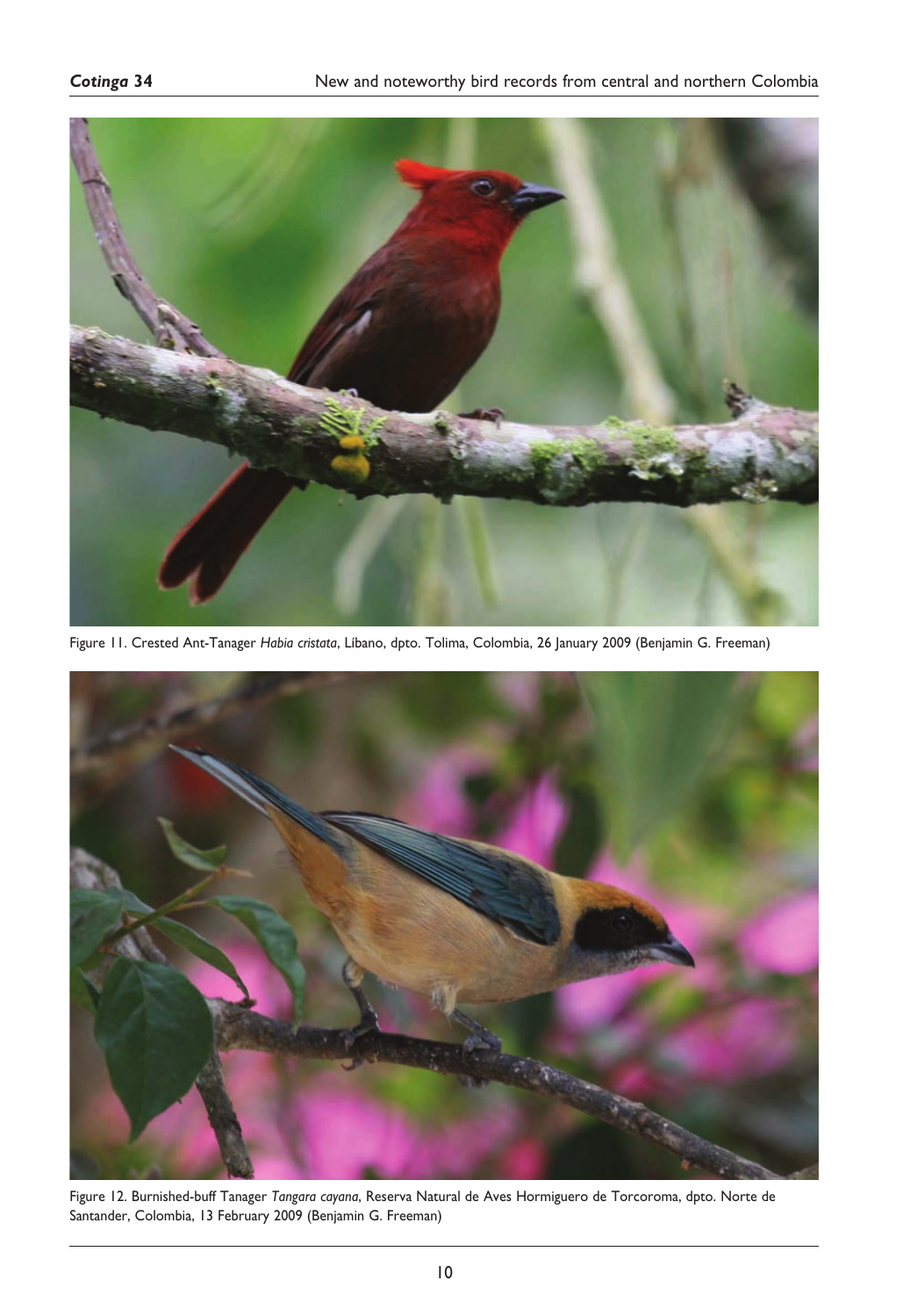C. Hesse and H. Arias; XC10263–64 and XC27363– 64), and the species probably is an uncommon resident at many locations along the east slope of the Central Andes.

# **Red-crowned Ant Tanager** *Habia rubica*

This species exhibits a disjunct distribution: it is present in Central America and over much of the Amazon basin, as well as the Atlantic Forest of south-east South America, but is apparently absent from the Cauca and Magdalena valleys of Colombia22,28. We present the first records from the latter valley; TE & J. Fagan observed two—an adult and a juvenile—near Ocaña, Norte de Santander, on 25 January 2011 (TE voice recordings) in a brushy gully at c.1,400 m.

# **Buff-breasted Mountain Tanager** *Dubusia taeniata*

We present the first record of this widespread Andean species from the northern end of the West Andes<sup>22,28</sup>; it is fairly common at Alto Ventanas (2,600–2,900 m) above Jardín, Antioquia (DCF, LEU, SLH photographs). This is a range extension of c.150 km north from the West Andes in  $Canca^{21}$ .

#### **Burnished-buff Tanager** *Tangara cayana*

A common resident at RNA Hormiguero de Torcoroma, c.5 km from Ocaña, Norte de Santander (Fig. 12). Although common in the llanos of eastern Colombia22, our records are the first for the western slope of the East Andes. The closely related Scrub Tanager *T. vitriolina* has been observed at the same site (e.g., on 12 February 2009 by SLH & LEU) and this region now represents a zone of overlap, probably as a result of extensive deforestation. It is unknown how long the two species have been in contact; birds observed by us appeared to exhibit pure phenotypes, but it is unknown if any hybridisation between them is occurring in this region.

# **Orinocan Saltator** *Saltator orenocensis*

BGF, TE, C. Olaciregui and A. M Class observed one at Santa Marta airport, Magdalena, on 21 February 2010. Although resident in the Colombian llanos and on the Guajira Peninsula<sup>22,28</sup>, this is apparently the first sight record west of Tayrona National Park, a range extension of c.100 km to the west.

# **Worm-eating Warbler** *Helmitheros vermivorum*

BGF & A. M Class photographed one at Pozo Azul, c.2 km above Minca, Magdalena, on 28 March 2010 (Fig. 13). The bird was observed for c.75 seconds at a distance of 20–30 m, foraging in dense tangles 1–6 m above ground, repeatedly probing its bill into hanging clusters of dead leaves. Identification was based on the short tail, buffy underparts, olive upperparts, and dark cap with buff supercilium and crown-stripe. On the South



Figure 13. Worm-eating Warbler *Helmitheros vermivorum*, Minca, dpto. Magdalena, Colombia, 28 February 2010 (Benjamin G. Freeman)

American mainland, Worm-eating Warbler is known from a specimen taken in Venezuela<sup>20</sup>, and sight records in Venezuela and on the Caribbean coast of Colombia4,14,21,22. However, this is the first documented record for mainland Colombia. Additionally, TE observed one near Minca on 10 January 2011. It is noteworthy that these and the only previous mainland records are all from the Caribbean coast, suggesting that the species may be a rare but regular migrant in this region.

#### **House Sparrow** *Passer domesticus*

BGF observed one on 7 September 2010 in Camarones, Guajira, and DCF & L. Agudelo observed one in the La Consolata–La America neighbourhood in the city of Medellín, Antioquia, in August 2009. This introduced species was first recorded in Colombia at Buenaventura, Valle, in  $1979^{22}$ , but has been rather slow to expand its range and has not been previously reported away from deforested parts of the Chocó. Somewhat surprisingly, we are aware of no recently published records away from the Pacific coast. The Camarones sighting might represent recent colonisation from coastal Venezuela<sup>21</sup>, whilst the Medellín bird's origin is uncertain.

# **Venezuelan Troupial** *Icterus icterus*

In Colombia, unequivocally wild populations are known only from the Guajira Peninsula and the eastern llanos<sup>22</sup>. We present the first records west of the East Andes; it is a local resident at Chicamocha Canyon, Santander (e.g., at RNA Cucarachero de Chicamocha, where photographed on 18 February 2009: Fig. 14). It has been observed in several regions of the East Andes in recent years44, but we are unaware of published records away from Chicamocha Canyon. It is possible that this population originates from escaped caged birds, as the species is one of the commonest birds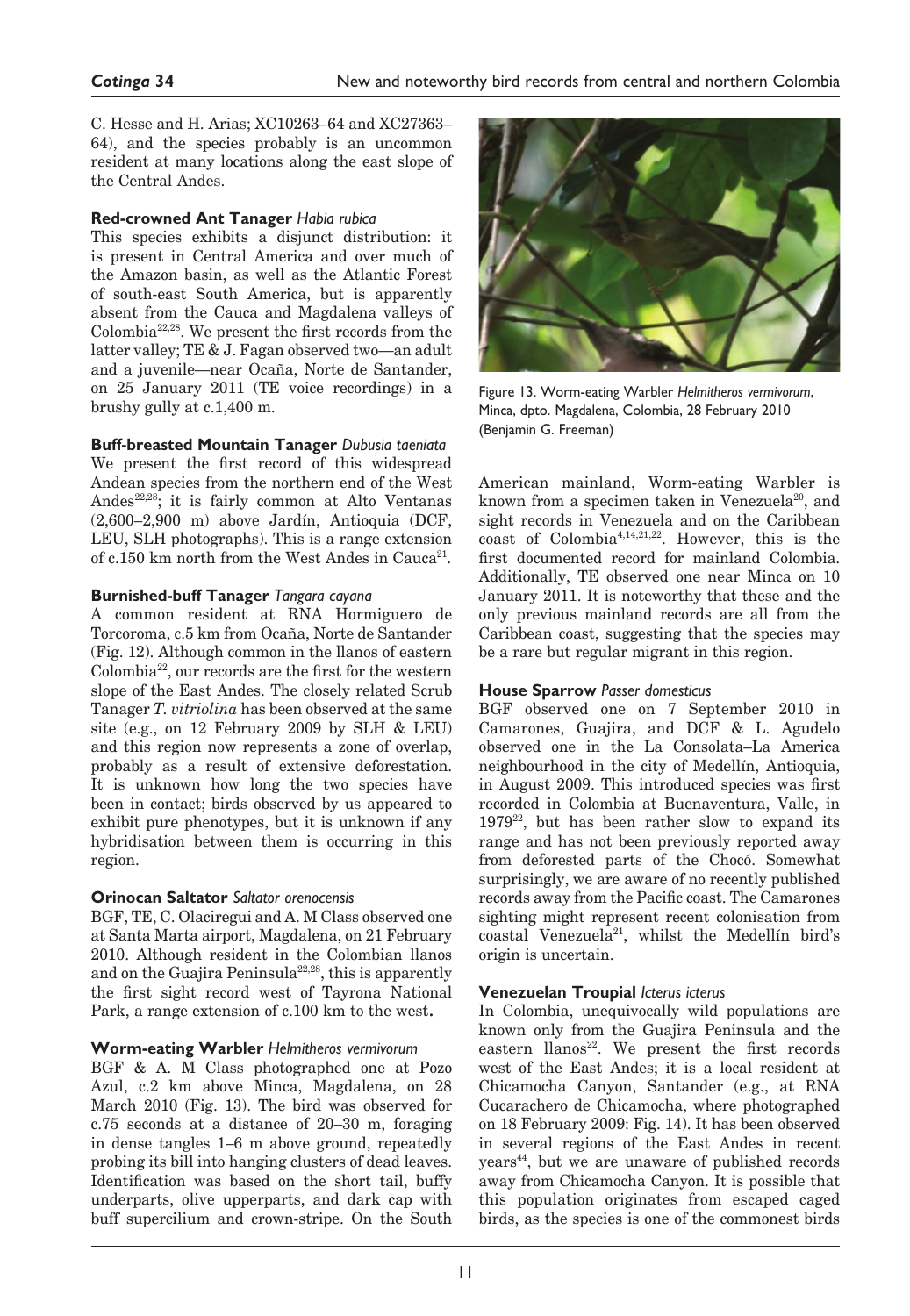

Figure 14. Venezuelan Troupial *Icterus icterus*, Reserva Natural de Aves Cucarachero de Chicamocha, Santander, 21 February 2009 (Benjamin G. Freeman)

in captivity in Colombia and is frequently seen in cages throughout the Andes and Magdalena Valley<sup>20</sup>. However, several species that are not heavily traded possess disjunct populations in arid habitats of the Magdalena Valley (e.g., Pileated Finch *Coryphospingus pileatus*), perhaps supporting the notion that the Chicamocha Canyon population is native there. Genetic and morphological analyses may assist in answering this question.

# **Carib Grackle** *Quiscalus lugubris*

Not known historically from the Guajira Peninsula or the nearby north-west Venezuelan  $\text{coast}^{21,22}$ , this species is now common on the Guajira Peninsula (e.g. at Camarones, Guajira), perhaps as a result of recent range expansion associated with anthropogenic modification of this region<sup>42</sup>. In February 2011, TE found the species to be common at roadside truck stops along the entire length of the highway between Santa Marta and Barrancabermeja, and photographed several as far south as Puerto Boyacá, Boyacá. These records demonstrate that the Carib Grackle is rapidly colonising the Magdalena Valley, as various other bird species of disturbed habitats have done<sup>40</sup>.

### **Bronzed Cowbird** *Molothrus aeneus armenti*

BGF observed a male at Camarones, Guajira, on 7 February 2010, a range extension of c.100 km to the  $\text{east}^{22}$ . This is our only observation at Camarones despite frequent visits to the area, suggesting that the species is either an uncommon resident or occasional visitor to the area.

# **Additional records**

# **Masked Duck** *Nomonyx dominicus*

This widespread species is local and poorly known in Colombia $^{22}$ . TE photographed multiple individuals in flooded fields west of Camarones, Guajira, with a pair present on 19 January 2011 and three females and a male on 29 January 2011. D. Balcázar photographed four on roadside ponds near Bahía Solano, Chocó, on 17 July 2010. BGF observed a female on a small  $\left($ <100 m<sup>2</sup>) roadside cattle pond, c.20 km north of San Vicente de Chucurí, Santander, on 5 and 8 April 2010 (P. Roth photograph). It has been previously reported from the Yariguíes region of the East Andes<sup>14</sup>.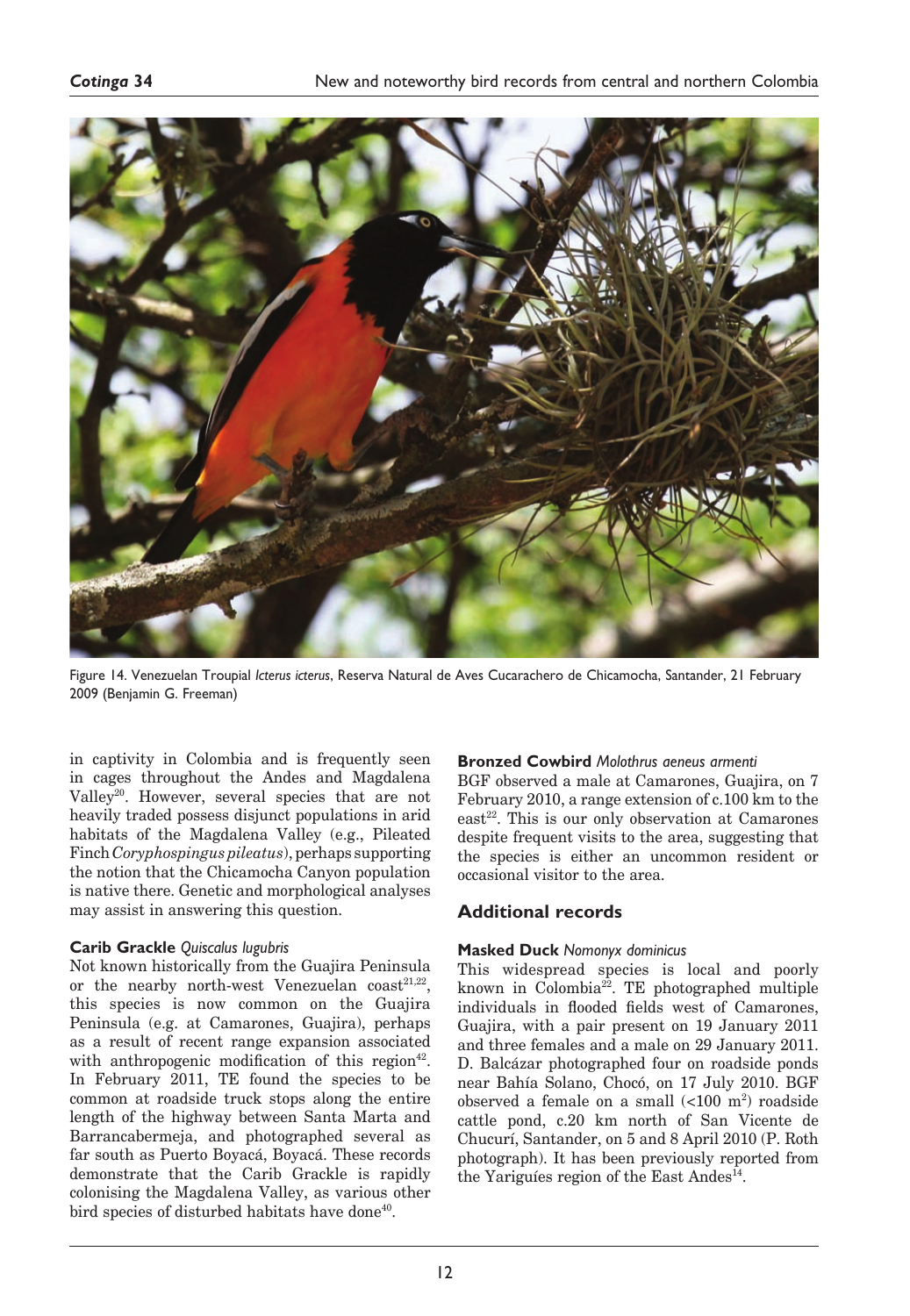# *Cotinga* **34**

# **Bicoloured Hawk** *Accipiter bicolor*

TE observed *A. bicolor* on three occasions at RNA El Dorado, Magdalena, at c.1,700 m (e.g., on 24 January 2011), where it appears to be an uncommon resident<sup>36</sup>. BGF observed one in flight at RNA Arrierito Antioqueño, Antioquia, at 1,800 m, on 12 April 2010. It was identified by its large size and combination of dark grey upperparts and uniformly pale grey underparts. This species is rare in Colombia, and most records are from lowland  $regions^{22,28}.$ 

# **White-tailed Hawk** *Buteo albicaudatus*

SLH & LEU photographed a pair above Jardín (on the Jardín–Ríosucio road), Antioquia, on 6 March 2010 and 26 February 2011, at c.2,100 and 2,250 m, respectively. Primarily a species of open or semi-open areas at low and mid-elevations<sup>22,28</sup>, this species is probably expanding its range upslope in response to ongoing deforestation.

# **Pavonine Cuckoo** *Dromococcyx pavoninus*

Recently rediscovered in Colombia at the north-east end of the Central Andes<sup>10</sup>. LEU observed and sound-recorded one on the west slope of the East Andes, at 1,650 m in second-growth forest at RNA Reinita Cielo Azul, Santander, on 15 March 2009. The species is now well known from this site (e.g., sound-recording by J. Fagan: XC45016), on which basis it was included in the recent checklist of the Yariguíes<sup>17</sup>.

# **Lazuline Sabrewing** *Campylopterus falcatus*

Strewe & Navarro $4$ <sup>1</sup> presented the first records for the Sierra Nevada de Santa Marta. Carriker failed to find it while living there in the early 20th century<sup>43</sup>, which led Strewe & Navarro<sup>41</sup> to speculate that the species might have recently colonised the area. We present further records documenting the species' presence in the north-west of the massif: at the hummingbird feeders in RNA El Dorado, Magdalena, a male was present on 22–26 March 2010 (BGF), two males and one female on 10 July 2010 (SLH photographs), one male on 28–29 July 2010 (DCF), at least two males on 16–17 February, 2011 (SLH), three males and a female on 25 August 2011 (LEU photographs), and one male and two females on 11–12 September 2011 (TE).

# **Santa Marta Woodstar** *Chaetocercus astreans*

This Santa Marta endemic is rather uncommon, its seasonal movements are not well understood, and nearly all observations are of female-plumaged  $birds<sup>22</sup>$ . BGF observed a male and female foraging on blooming coffee bushes at 1,700 m on the San Lorenzo Ridge, Magdalena, on 18 April 2008 (M. Cooper photograph). Single females were in the lodge garden at RNA El Dorado (1,950 m) on 23 February (BGF photograph) and 10 July 2010. BGF

also photographed 3–4 females foraging on blooming coffee bushes and *Inga* trees near Bellavista (1,750 m) on 26 March 2010. A female was observed on 11–14 February 2011 (LEU photograph); reserve staff informed SLH that this species (same individual?) had been present irregularly since November 2010. However, careful observations revealed that the species was generally absent from the El Dorado lodge garden for much of January– June 2010. More recently, LEU photographed a male and a female there on 23–24 August 2011, and TE observed a female on 11–12 September 2011. The species is well known from this location $36$ , but there are few published data concerning its ecology and seasonal movements. Our observations suggest that the species' small local population undertakes frequent local movements, probably in relation to flower availability.

# **Russet-throated Puffbird** *Hypnelus ruficollis*

*H. ruficollis* inhabits the Magdalena Valley south to Puerto Berrío<sup>22,28</sup>. We have observed it in the towns of La Victoria and La Dorada, Caldas (DCF photograph) and at Laguna el Hato, near Mariquita, Tolima (BGF, LEU photographs), a c.100 km range extension to the south.

# **Double-banded Greytail** *Xenerpestes minlosi*

Rare throughout its predominately Chocó lowlands distribution; we are aware of no recent records from the Magdalena Valley<sup>22</sup>. We observed it in cacao plantations at 1,000–1,200 m near San Vicente de Chucurí, Santander (Fig. 15) and in secondary forest at the nearby RNA Pauxi pauxi (TE).

# **Sulphur-bellied Flycatcher** *Myiodynastes luteiventris*

SLH photographed one of this North American breeding migrant at the Río Claro Reserve (c.300 m) at the eastern base of the Central Andes near Doradal, Antioquia, on 7 February 2011. TE photographed one at Bellavista Reserve, near La Victoria, Caldas, on 27 October 2009. There are few previous Colombian records, most of them in March–April and October $22$ , and the species is possibly overlooked as the very similar Streaked Flycatcher *M. maculatus*, which is a common resident throughout much of Colombia.

# **Rufous-naped Greenlet** *Hylophilus semibrunneus*

SLH & LEU observed a pair at extremely close range in a tropical dry / humid forest border at c.675–700 m on the road from Betulia leading down to the río Cauca, Antioquia (c.5–6 km west-northwest of the confluence of the ríos Cauca and San Juan) on 25 February 2011. Previous records are mainly from above c.1,000 m and generally in more humid forest<sup>22</sup>, but see Salaman *et al*.<sup>38</sup>.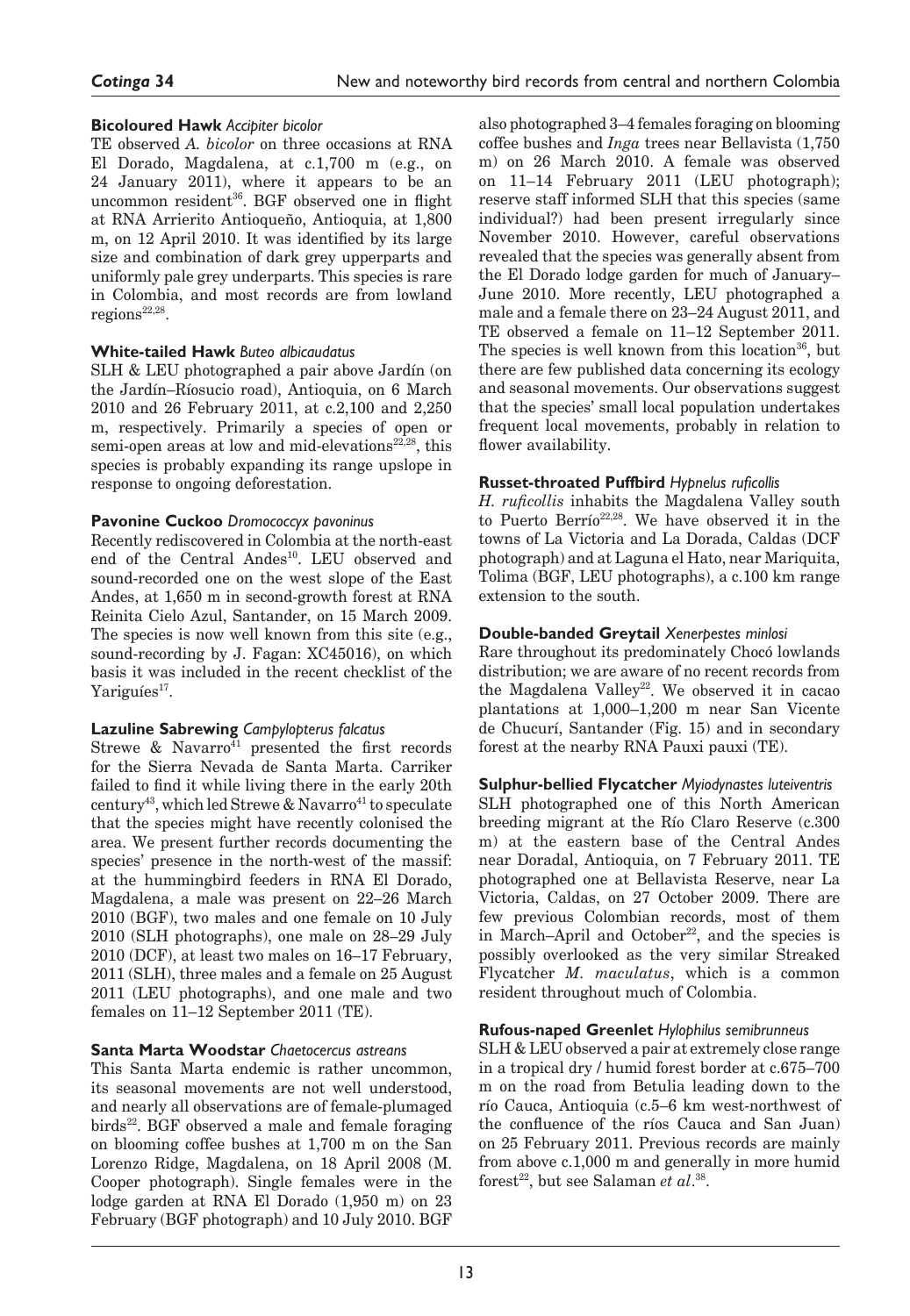

Figure 15. Double-banded Greytail *Xenerpestes minlosi*, San Vicente de Chucurí, dpto. Santander, Colombia, 16 February 2009 (Benjamin G. Freeman

# **Yellow-browed Shrike-Vireo** *Vireolanius eximius*

Generally restricted to elevations below 1,500  $\mathrm{m}^{22,28},$  BGF observed individuals in humid montane forest at 1,800 m in RNA Arrierito Antioqueño, Antioquia (BGF).

# **Philadelphia Vireo** *Vireo philadelphicus*

There are at least three Colombian records of this rare Neotropical migrant<sup>22</sup>. BGF *et al.* observed one for c.5 minutes at Parque La Florida, Bogotá, Cundinamarca, on 21 March 2010, at a distance of c.20 m as it foraged in brushy vegetation, in association with other Neotropical migrants including Scarlet Tanager *Piranga olivacea* and Olive-sided Flycatcher *Contopus borealis*, all presumably on their northward migration. It was identified by its whitish supercilium, and yellowish throat and breast.

# **Connecticut Warbler** *Oporornis agilis*

BGF *et al.* observed this rare Neotropical migrant<sup>22</sup> at Laguna Pedropalo, near Tena, Cundinamarca, on 9 December 2010, together with several Mourning Warblers *O. philadelphia*. The Connecticut Warbler was observed for >5 minutes as it foraged on the ground at a distance of <15 m, permitting the observers to witness its terrestrial behaviour, dull

plumage coloration and, most importantly, the complete white eye-ring.

# **Acknowledgements**

This manuscript is the result of observations made while guiding bird tours in Colombia during 2008 to late 2011. Thomas Donegan and Guy Kirwan provided constructive comments and careful editing, respectively, that greatly improved the manuscript. We are indebted to many people, especially those Colombians working hard to preserve their country's unique and astounding biodiversity. Robert Giles and Angela Gómez of Ecoturs, Victor Emanuel Nature Tours, COLOMBIA Birding, Andrea Borras of Manakin Nature Tours and Byron Palacios of Naturetrek are thanked for their invaluable work organising tours and supporting scouting trips. Additional thanks go to Alexandra Class, Christian Olaciregui, Carlos Julio Rojas, Luis Rubelio García, Diana Balcázar, Laura Agudelo, Murray Cooper, Mark Sokol, Elaine Langlois and all of our clients for their assistance and companionship. Murray Cooper, Alexandra Class and Paul Roth provided photographs.

# **References**

- 1. Bechard, M. J. & Márquez, C. (1997) Tracking the migration of Swainson's Hawks in Colombia using satellite telemetry. *Bol. Soc. Antioqueña Orn*. 8: 21–29.
- 2. Bildstein, K. L. (2004) Raptor migration in the Neotropics: patterns, processes, and consequences. *Orn. Neotrop*. 15: 83–99.
- 3. BirdLife International (2011) Species factsheet: *Amazilia castaneiventris*. www. birdlife.org (accessed 4 September 2011).
- 4. Buelvas Meza, C., Mayorga, J. E. & Strewe, R. (2006) Primer registro de Ala de Cera (*Bombycilla cedrorum*) para el Caribe colombiano. *Bol. Soc. Antioqueña Orn*. 16: 71–75.
- 5. Colorado, G. J., Bechard, M. J., Márquez, C. & Castaño, A. M. (2006) Raptor migration in the Cauca River valley of northern Colombia. *Orn. Neotrop*. 17: 161–172.
- 6. Cortes-Herrera, O., Hernández-Jaramillo, A. & Briceño-Buitrago, E. (2004) Rediscovery of *Amazilia castaneiventris*, an endemic and endangered hummingbird species of Colombia. *Orn. Colombiana* 2: 47–49.
- 7. Cortés-Herrera, J. O., Hernandez-Jaramillo, A., Cháves-Portilla, G., Laverde, O., Gamba-Triviño, C., Chavarro, D. X. V. & Alarcón-Bernal, S. (2007) Nuevos registros de poblaciones de aves amenazadas en Soatá (Boyacá), Colombia. *Cotinga* 27: 74–77.
- 8. Cuervo, A. M., Cadena, C. D., Krabbe, N. & Renjifo, L. M. (2005) *Scytalopus stilesi*, a new species of tapaculo (Rhinocryptidae) from the Cordillera Central of Colombia. *Auk* 122: 445–463.
- 9. Cuervo, A. M., Hernández, A., Cortés, O. & Laverde, O. (2007) Nuevos registros de aves en la parte alta de la Serranía de las Quinchas, Magdalena medio, Colombia. *Orn. Colombiana* 5: 94–98.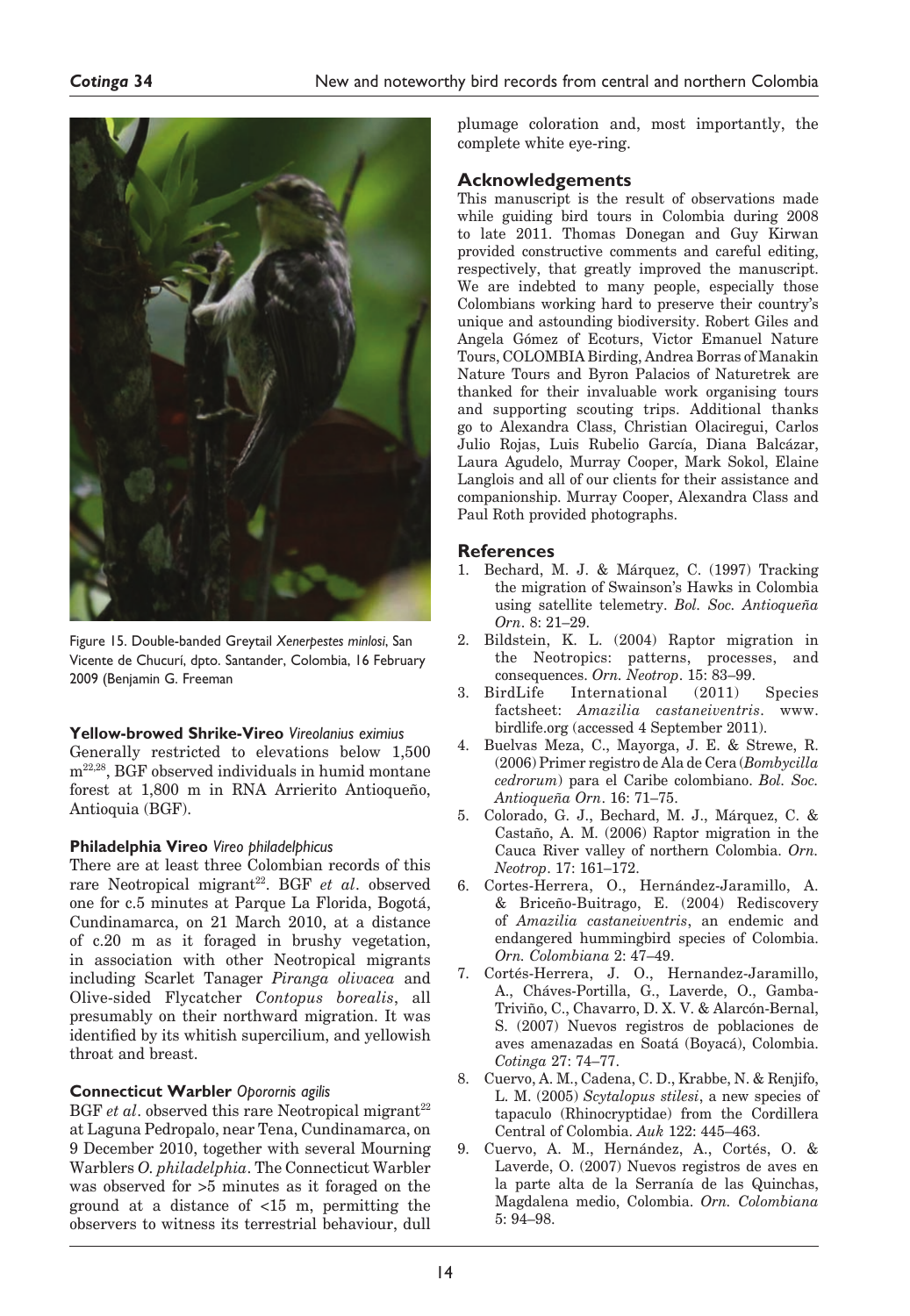- 10. Cuervo, A. M., Pulgarín, P. C. & Calderón, D. (2008) New distributional bird data from the Cordillera Central of the Colombian Andes, with implications for the biogeography of northwestern South America. *Condor* 110: 526–537.
- 11. Cuervo, A. M., Salaman, P., Donegan, T. & Ochoa, J.M. (2001) A new species of piha (Cotingidae: *Lipaugus*) from the Cordillera Central of Colombia. *Ibis* 143: 353–368.
- 12. Cuervo, A. M., Stiles, F. G., Cadena, C. D., Toro, J. L. & Londoño, G. A. (2003) New and noteworthy bird records from the northern sector of the Western Andes of Colombia. *Bull. Brit. Orn. Club* 123: 7–24.
- 13. de Bruin, A. (2006) Long-billed Curlew at Riohacha, Colombia in March 2006. *Dutch Birding* 28: 301–302.
- 14. Donegan, T. M. & Huertas B. C. (2002) First mainland record of Worm-eating Warler *Helmitheros vermivorus* for Colombia. *Cotinga* 17: 77–78.
- 15. Donegan, T. M. & Huertas, B. (2006) A new brush-finch in the *Atlapetes latinuchus* complex from the Yariguíes Mountains and adjacent Eastern Andes of Colombia. *Bull Brit. Orn. Club* 126: 94–114.
- 16. Donegan, T. M., Avendaño, J. E., Briceño-L., E. R. & Huertas, B. (2007) Range extensions, taxonomic and ecological notes from Serranía de los Yariguíes, Colombia's new national park. *Bull. Brit. Orn. Club* 127: 172–212.
- 17. Donegan, T. M., Avendaño, J. E., Briceño-L., E. R., Luna, J. C., Roa, C., Parra, R., Turner, C., Sharp, M. & Huertas, B. (2010) Aves de la Serranía de los Yariguíes y tierras bajas circundantes, Santander, Colombia. *Cotinga* 32: 72–89.
- 18. Downing, C. (2005) New distributional information for some Colombian birds, with a new species for South America. *Cotinga* 24: 13–15.
- 19. Echeverry-Galvis, M. A. & Córdoba, S. 2007. New distributional and noteworthy bird records from the Tatamá Massif of the Cordillera Occidental of Colombia. *Bull. Brit. Orn. Club* 127: 213–224.
- 20. Estela, F. A. & López-Victoria, M. (2005) Aves de la parte baja del Río Sinú, Caribe colombiano: inventario y ampliaciones de distribución. *Bol. INVEMAR* 34: 7–42.
- 21. Hilty, S. L. (2003) *Birds of Venezuela*. Princeton, NJ: Princeton University Press.
- 22. Hilty, S. L. & Brown, W. L. (1986) *A guide to the birds of Colombia*. Princeton, NJ: Princeton University Press.
- 23. Jahn, O., Palacios B. & Valenzeula, P. M. (2007) Ecology, population and conservation status of the Chocó Vireo *Vireo masteri*, a species new to Ecuador. *Bull. Brit. Orn. Club* 127: 161–166.
- 24. Krabbe, N. (2008) Vocal evidence for restitution of species rank to a Santa Marta endemic: *Automolus rufipectus* Bangs (Furnariidae), with comments on its generic affinities. *Bull. Brit. Orn. Club* 128: 219–227.
- 25. Krabbe, N., Flórez, P., Suarez, G., Castaño, J., Arango, J. D., Pulgarín, P. C., Múnera, W. A., Stiles, F. G. & Salaman, P. (2005) Rediscovery

of the Dusky Starfrontlet *Coeligena orina*, with a description of the adult plumages and a reassessment of its taxonomic status. *Orn. Colombiana* 3: 28–35.

- 26. Krabbe, N., Salaman, P., Cortés, A., Quevedo, A., Ortega, L. A. & Cadena, C. D. (2005) A new species of *Scytalopus* tapaculo from the upper Magdalena Valley, Colombia. *Bull. Brit. Orn. Club* 125: 93–107.
- 27. López-Lanús, B. (2002) *Amazilia castaneiventris*. In: Renjifo, L. M., Franco-Maya, A. M., Amaya-Espinel, J. D., Kattan, G. H. & López-Lanús, B. (eds.) *Libro Rojo de aves de Colombia*. Bogotá: Instituto de Investigación de Recursos Biológicos Alexander von Humboldt & Ministerio del Medio Ambiente.
- 28. McMullan, M., Donegan, T. & Quevedo, A. (2010) *Field guide to the birds of Colombia*. Bogotá: ProAves Colombia.
- 29. Naranjo, L. G. & Franke-Ante, R. (1995) Registros inusuales de gaviotas para el occidente colombiano. *Bol. Soc. Antioqueña Orn*. 6(11): 13–15.
- 30. Remsen, J. V., Cadena, C. D., Jaramillo, A., Nores, M., Pacheco, J. F., Pérez-Emán, J., Robbins, M. B., Stiles, F. G., Stotz, D. F. & Zimmer, K. J. (2011) A classification of the bird species of South America. www.museum.lsu.edu/~Remsen/ SACCBaseline.html (accessed 15 September 2011).
- 31. Ridgely, R. S. & Greenfield, P. J. (2001) *The birds of Ecuador*. London, UK: Christopher Helm.
- 32. Ruiz-Guerra, C., Johnston-González, R., Cifuentes-Sarmiento, Y., Estela, F. A., Castillo, L. F., Hernández, C. E. & Naranjo, L. G. (2007) Noteworthy bird records from the southern Chocó of Colombia. *Bull. Brit. Orn. Club* 187: 283–293.
- 33. Salaman, P. G. W. & Stiles, F. G. (1996) A distinctive new species of vireo (Passeriformes, Vireonidae) from the Western Andes of Colombia/ Chocó region of western Colombia. *Ibis* 138: 610–619.
- 34. Salaman, P., Bayly, N., Burridge, R., Grantham, M., Gurney, M., Quevedo, A., Urueña, L. E. & Donegan, T. (2008) Sixteen bird species new for Colombia. *Conserv. Colombiana* 5: 80–85.
- 35. Salaman, P., Coopmans, P., Donegan, T. M., Mulligan, M., Cortés, A., Hilty, S. L. & Ortega, L. A. (2003) A new species of wood-wren (Troglodytidae: *Henicorhina*) from the Western Andes of Colombia. *Orn. Colombiana* 1: 4–21.
- 36. Salaman, P., Donegan, T. & Caro, D. (2010) Listado de las aves de Colombia. *Conserv. Colombiana* 13 Suppl.
- 37. Salaman, P., Donegan, T. & Cuervo, A. M. (1999) Ornithological surveys of Serranía de los Churumbelos, southern Colombia. *Cotinga* 12: 29–39.
- 38. Salaman, P., Donegan, T. & Cuervo, A. M. (2002) New distributional bird records from the Serranía de San Lucas and adjacent Central Cordillera of Colombia. *Bull. Brit. Orn. Club* 122: 285–303.